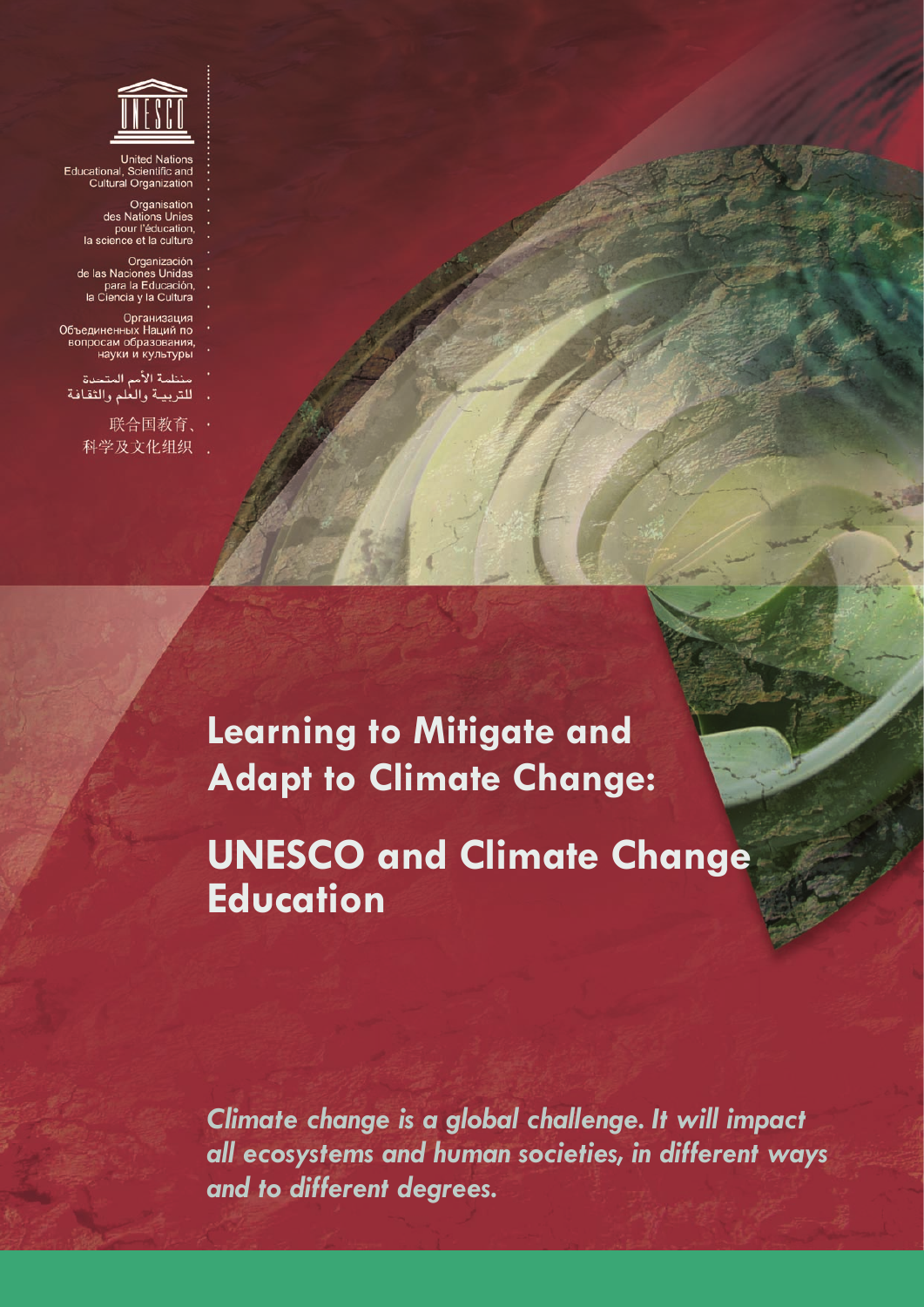Over the past 30 years, UNESCO has actively contributed to building the global knowledge base on climate change. Primarily through its contribution to climate science (global ocean observation systems, assessment and monitoring) and secondarily by promoting education, capacity development, public awareness and access to information. As Task Manager of Chapter 36 of Agenda 21 – which relates to the promotion of education, public awareness and training – and lead agency for the UN Decade of Education for Sustainable Development (DESD, 2005-2014), the Organization plays a lead role in promoting Education for Sustainable Development (ESD). Climate change is one of the key action themes of the Decade, as was reaffirmed at the World Conference on Education for Sustainable Development held in Bonn in April 2009.

Education has a central role to play in understanding, mitigating and adapting to the changing climate. While education at all levels and in both formal and informal settings is needed, instilling climate change awareness and understanding at a young age is ultimately the best way to change behaviours and attitudes. What children learn today will shape tomorrow's world. Through the New Delhi work programme – which is a flexible programme for country-driven action engaging all stakeholders on education, training and public awareness on climate change, UNESCO supports its Member States to implement Article 6 of the United Nations Framework Convention on Climate Change. Similarly, the UNESCO Enhanced Plan of Action for the Strategy for Action on Climate Change recognizes the importance of and outlines action for education in promoting mitigation of and adaptation to climate change.

Climate change is a truly interdisciplinary challenge. UNESCO has therefore mobilized several of its intersectoral platforms, which effectively link the Organization's relevant competencies and resources across its Headquarters, Field Offices and other partners, to work jointly to promote climate change education. The platforms involved include: UNESCO Action to Address Climate Change; Small Island Developing States; Education for Sustainable Development; and Science Education.

## **UNESCO International Seminar on Climate Change Education**

*(Paris, 27-29 July 2009)*



Climate change education was the topic of a three-day expert seminar organized by UNESCO with financial support from Denmark at UNESCO Headquarters in Paris, 27-29 July 2009.

Designed to reach and involve key stakeholders involved in climate change education, the event brought together a multidisciplinary and diverse group of more than 60 educators, scientists, educational planners, many of them from Small Island Developing States (SIDS) – as well as multilateral and non-governmental organizations – to discuss and make recommendations on the role and potential for education in addressing global climate change.

Its specific objectives were to:

**Promote the effective integration of climate** change education into educational programmes and school curricula;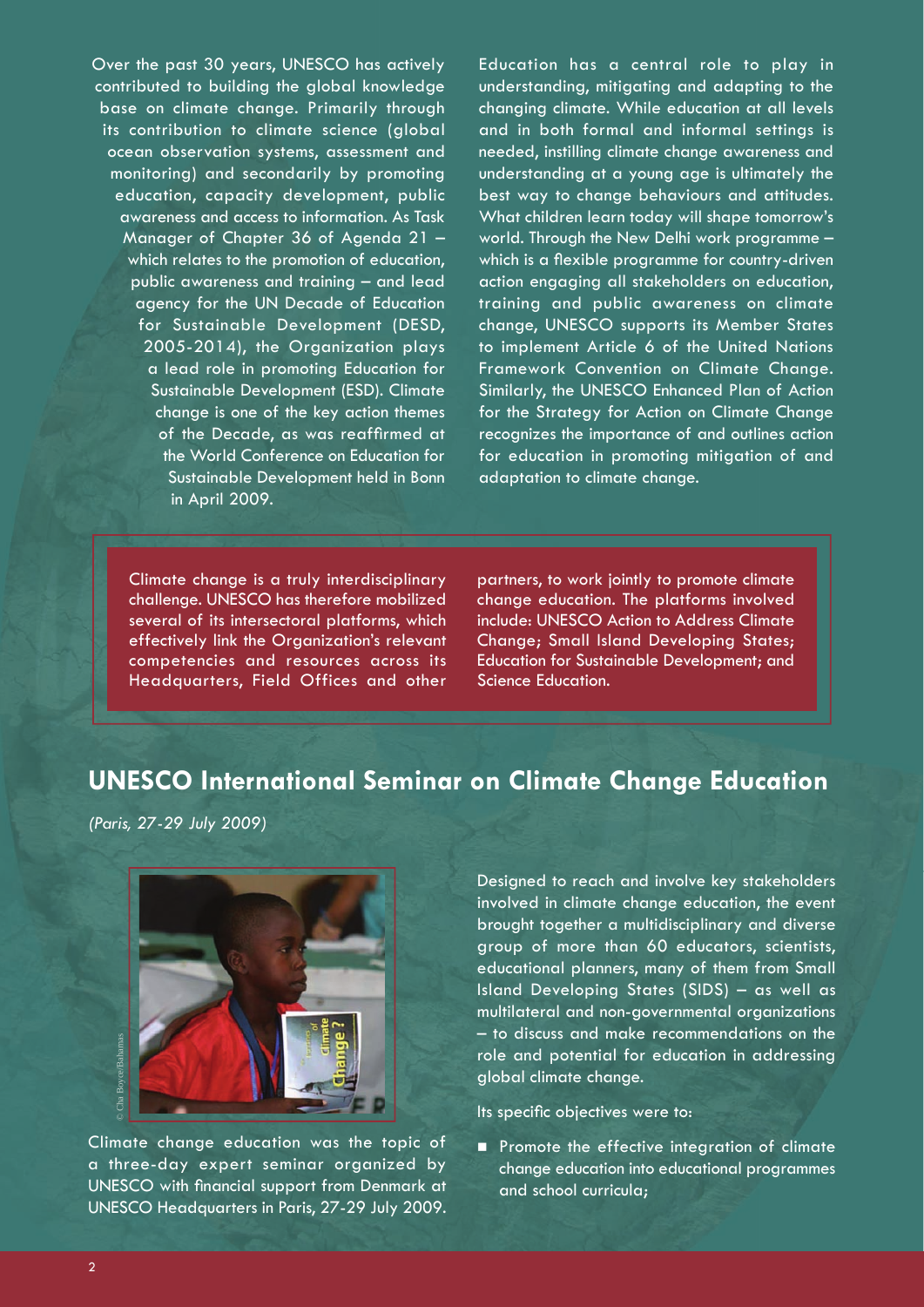3

- Mobilize support for teacher training on climate change education;
- **Enhance the exchange of experiences and** good practices on climate change education among ministries, teachers, practitioners and young people;
- **In Identify opportunities for using various** networks (such as the UNESCO Associated Schools Network, World Heritage sites, biosphere reserves and the networks of the International Hydrological Programme) to encourage local field-based education on climate change; and *"Education should make young people be criticalthinkers, lifelong learners and adaptable".* Carole Young, University of Auckland, New Zealand
- **Indentify learning materials** and good practices on climate change education and enhance their dissemination via information and communication technologies, as well as other means.

The Seminar provided a unique opportunity to gather and address this important topic through presentations and discussions in both plenary and working group sessions. It was particularly important for participants from Small Island Developing States, which are most vulnerable to the negative impacts of climate change and which make up about 25 % of UNESCO's Member States. Divided into three working groups, participants conducted in-depth discussions focused around three themes:

- 1. Educational policies, programmes and curricula;
- 2. The identification of climate change education tools, materials and good practices; and
- 3. The mobilization and engagement of networks and partnerships in support of climate change education.

There was a general consensus that there is an urgent need for climate change education, and that this should be interdisciplinary and holistic; integrating

*"Climate change education is about helping learners understand and address the impacts of global warming today, while at the same time encouraging the change in attitudes and behaviour needed to put our world on a more sustainable path in the future".*

Koïchiro Matsuura, Director-General of UNESCO

scientific, social, gender, economic, cultural and ethical dimensions; and incorporating local, traditional and indigenous knowledge perspectives and practices. Climate change education should be integral to an education for sustainable development that helps people to develop the attitudes, skills and knowledge to make informed decisions for the benefit of themselves and others,

> now and in the future – and to act upon these decisions.

Among a number of challenges, participants identified that sharing information from different sources and locations among many diverse networks is a key problem to be addressed. Sharing such information is difficult for

a number of reasons, among which are: the lack of co-ordination between groups or executive bodies, complexities in working across sectors and agencies, problems in fostering and supporting national and regional networking, and the lack of access to modern communication technologies in developing countries.

There is a particular need for materials to address the ethics of climate change and the social dimensions of climate change mitigation and adaptation. It was noted that there is a lack of materials other than in English and with little or no framework for establishing quality or appropriateness for a given context.

Participants made a number of recommendations to UNESCO and its partners, outlining actions to be taken in order to follow up key issues identified during the seminar.

Priority areas for action included:

- 1. Undertaking a review of existing educational policies and curricula, in order to initiate the development of guidelines to facilitate the inclusion of climate change issues into educational programmes, policies and curricula;
- 2. Undertaking a comprehensive review and inventory of existing tools,